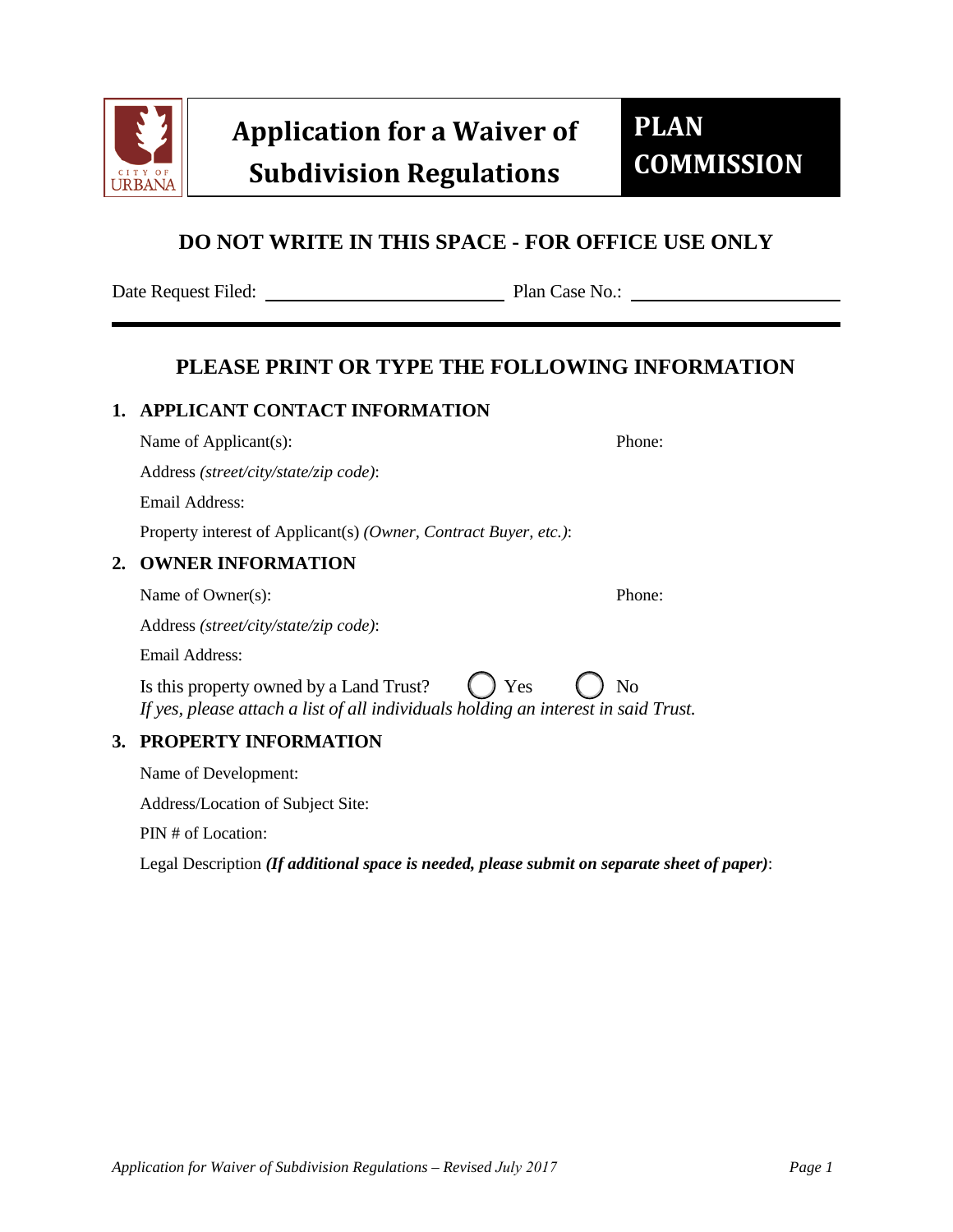| Section: | Subsection: | Page: |
|----------|-------------|-------|
| Section: | Subsection: | Page: |
| Section: | Subsection: | Page: |
| Section: | Subsection: | Page: |

What practical difficulties or conditions exist that are not applicable generally to other properties which make it difficult to comply with the requirements of the development ordinance?

What effects will the requested waiver(s) have on present and future public services to the property proposed for subdivision and lands adjacent to the property? Further, will such waiver(s) result in any negative impact or environmental incursions to the property adjacent to or in the vicinity of the proposed subdivision? If so, please state (or attach) evidence identifying such impacts and proposed solutions in order to mitigate or reduce the negative impacts resulting from the waiver(s).

What other circumstances justify granting the requested waiver(s)?

Additional exhibits submitted by the petitioner: